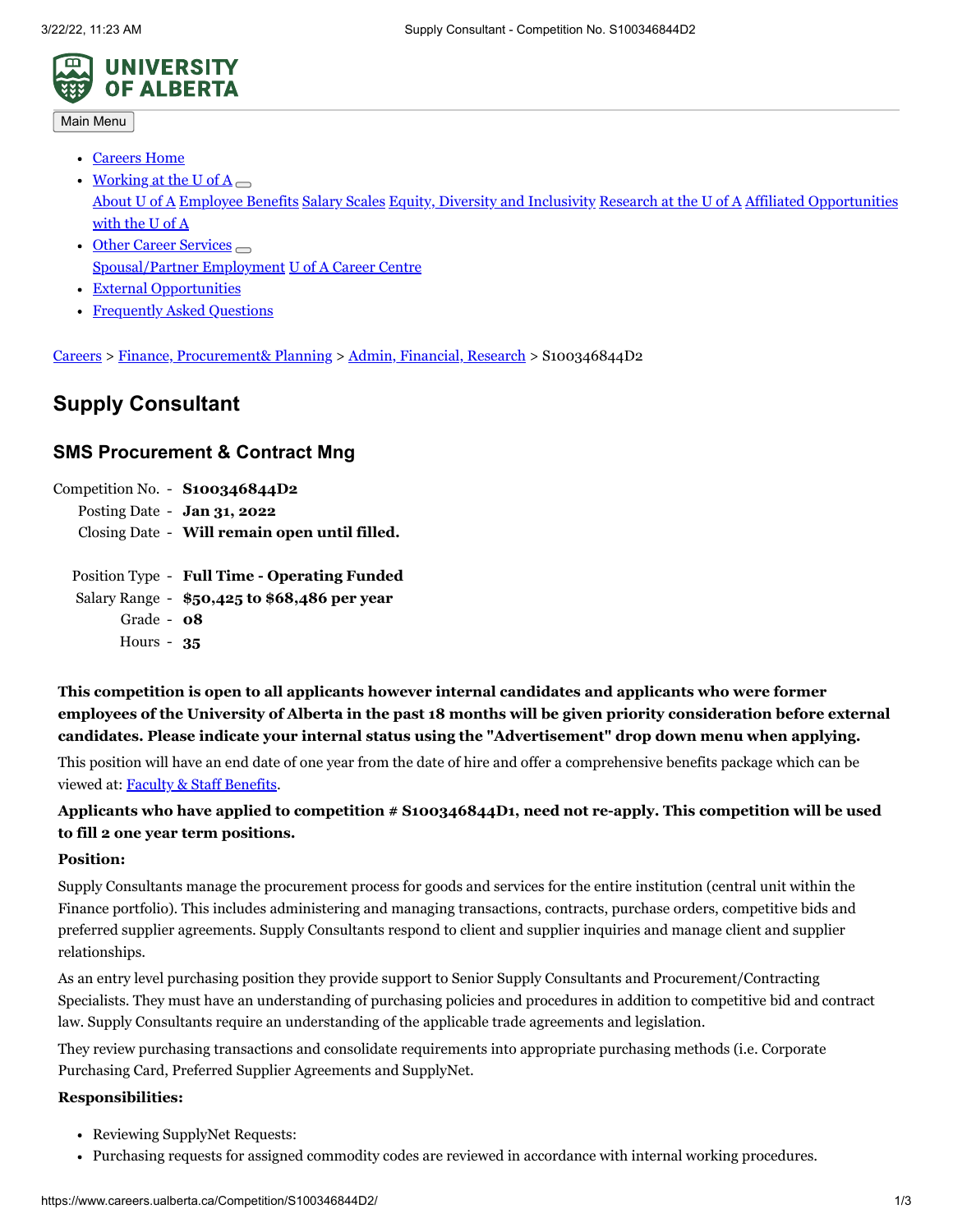- Approves and issues Purchase Orders in SupplyNet.
- Confirms and reviews new vendor set up requests to ensure that they are not duplicated.
- Obtains and ensures emails and other information are collected in the vendor database.
- Vendor set up for contracts with individuals require HR review to determine if they are an active university employee.
- Confirms the correct currency and GST setup requirements have been established.
- Checks to confirm that purchase orders are issued in currency that matches the vendor set up.
- Provides consultation and direction for contracting for services.
- Issuing and managing processes for contracting with individuals or unincorporated businesses.
- Review documentation to ensure it supports a contractor relationship and that a Determination of a Workers Checklist is attached and signed.
- Development of contracts and agreements for purchases of goods and services in accordance with the delegated signing authority.
- Reviews and approves Change Requests from department and in accordance with internal procedures. Prepares amending agreements as needed for contracts.
- Utilizing the university contract templates and documentation; vets changes to terms and conditions internally with more senior procurement staff and/or Insurance.
- Assist departments with the processes in SupplyNet and provide direction and guidance on system use and processes.
- Reviews requests and determining a source of supply.
- Interacts with the client to obtain additional information about their purchase.
- Sources products and/or facilities a competitive bid process when required and ensures all terms and conditions are considered prior to approving a transaction.
- Provides clarification relating to competitive bids, purchase orders and invoicing.
- Order and Contract Management
- Resolve issues with suppliers and departments to ensure contract requirements and performance standards are met.
- Reviews assigned Preferred Supplier Agreement transactions, statistics and invoicing to ensure contract terms are being met and in accordance with procedures.
- Cultivating strong working relationships with suppliers and clients.
- Continuous updating of information and distribution to clients.
- Manage Preferred Supplier Agreements; reviews and updates monthly reports.
- Provides assistance and support to Senior Supply Consultants and Procurement Specialists with Preferred Supplier Agreement administration and price checks.
- Invoice Management
- Reviews non-compliant invoices and issues by communicating correct procedures to clients, approving invoices in accordance with internal working procedures.
- Consultation and Inquiries
- Manages supplier and departmental relationship, responds to inquiries.
- Provides information to clients and suppliers regarding purchasing methods, course of supply, policies and procedures.
- Assists in resolving clients/vendors issues.
- Assists clients with SupplyNet and PeopleSoft inquiries.

#### **Qualifications:**

- Certificate or degree in supply chain management or related business program
- Minimum of two years' experience in a supply management and purchasing environment
- Participation or completion of a Supply Management Designation (i.e. SCMA Supply Chain Management Association or NIGP – National Institute of Government Purchasing) would be an asset
- Equivalent combination of education and experience will be considered
- Excellent communication (verbal and written) and interpersonal skills
- Knowledge of purchasing policies, procedures, tendering law and trade agreements
- Proficiency with MS Office application (MS Word and MS Excel)

COVID-19 Vaccination: Proof of full vaccination against COVID-19 in compliance with the University's COVID-19 Vaccination Directive. Fully Vaccinated means a status an individual achieves 14 days after having received the recommended number of